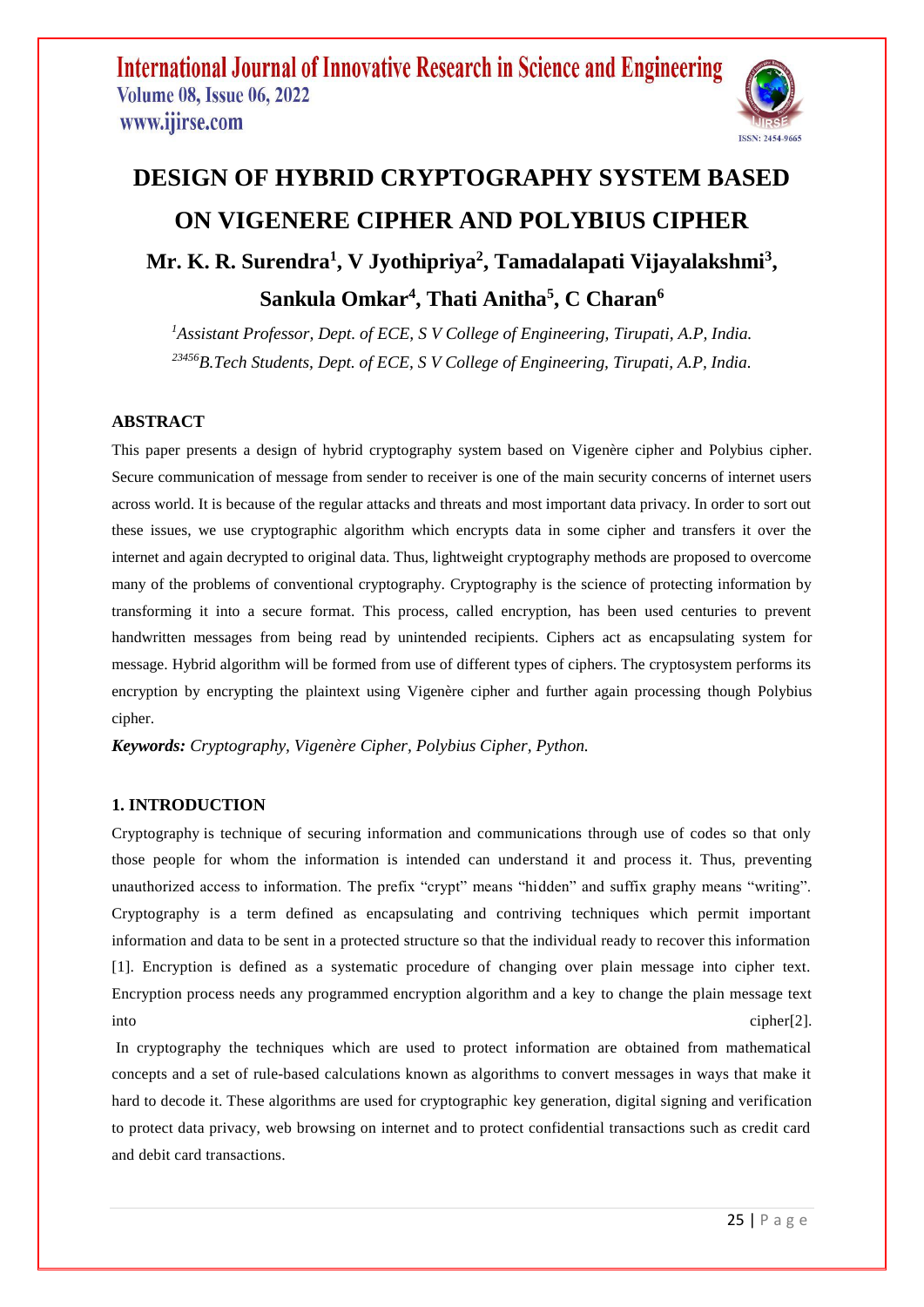

**Symmetric Key Cryptography** – This is also termed as Private or Secret key cryptography. Here, both the information receiver and the sender make use of a single key to encrypt and decrypt the message. The frequent kind of cryptography used in this method is AES (Advanced Encryption System). The approaches implemented through this type are completely streamlined and quicker too.



Fig .1: Symmetric Key Cryptography

## **2. LITERATURE REVIEW OF CRYPTOGRAPHY**

Vigenère cipher algorithm was derived as scrabbled and scattering is given by combination and summation of a subjective piece of each byte and bits before the message and string are mixed using the system Vigenère cipher. This procedure crashes and burns the so called kasiski attack to find the length of the key because of the padding of the message and string with sporadic bits. The central drawback and nil improvement of this framework are that the size of the mixed text and string will be expanded by approximately calculated 56% [4].

New technique has been Introduced in this paper as Vigenère Cipher constitute alphabetic numerical and punctuation marks as colon, comma, semicolon, question marks, underline, full stop and brackets are used as the key instead of character to formed it increasingly hard for active and passive assault and attacks and spreading this spread the rang, so literate people who understand basic of cryptography can recognize the message [5]

In the security for web keeping money, account pass words, messages account secret word, etc requires content protection in mechanized media [3]. It shows the security besides, pressure for the information with the move encryption standard. To improve the quality of encryption algorithm they proposed a hybrid model.

The proposed model is a blend combination of AES and DES algorithmic cryptographic. The two algorithms are symmetric key procedure and reconciliation of AES and DES would give a solid degree of security of encryption end. A critical improvement in results has been seen with the proposed arrangement [6].

## **3. EXISTING METHOD**

### **Vigenère Cipher:**

Vigenère Cipher is a method of encrypting alphabetic text. It uses a simple form of [polyalphabetic](https://en.wikipedia.org/wiki/Polyalphabetic_cipher) [substitution.](https://en.wikipedia.org/wiki/Polyalphabetic_cipher) A polyalphabetic cipher is any cipher based on substitution, using multiple substitution alphabets. The encryption of the original text is done using the [Vigenère](https://en.wikipedia.org/wiki/Vigen%C3%A8re_cipher#/media/File:Vigen%C3%A8re_square_shading.svg) square or Vigenère table. The table consists of the alphabets written out 26 times in different rows, each alphabet shifted cyclically to the left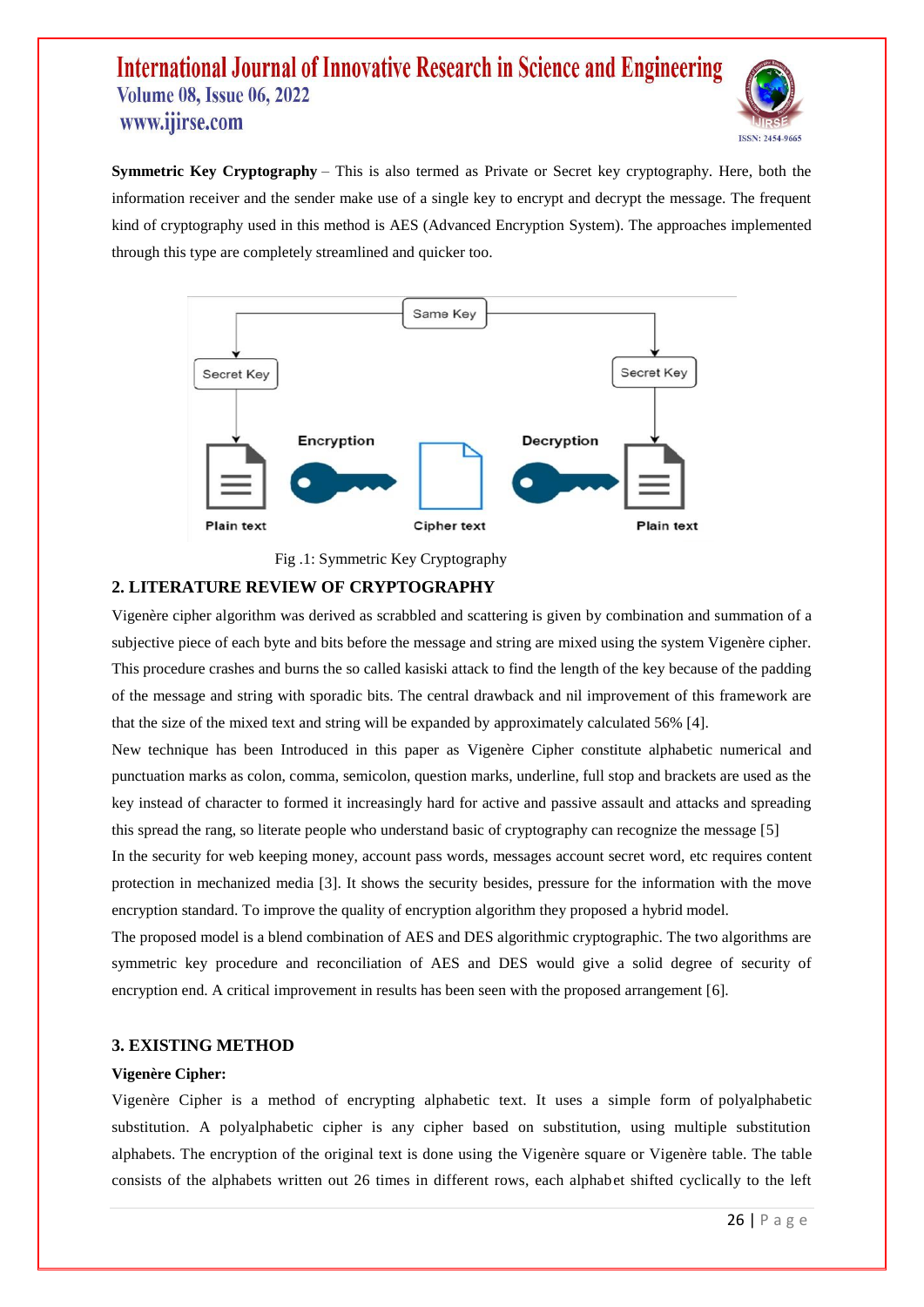

compared to the previous alphabet, corresponding to the 26 possible Caesar [Ciphers.](https://www.geeksforgeeks.org/caesar-cipher/) At different points in the encryption process, the cipher uses a different alphabet from one of the rows. If the length of the key is less than the length of the message then the key, then the key is repeated until it matches the length of the message.

**Encryption:** We can convert the plaintext to ciphertext using the formula

$$
Ei = [Pi + Ki] + modulus (26)
$$

The plaintext(P) and key(K) are added to the modulus of 26. For example

Plaintext: INDIA

Key: TIGER

Ciphertext: BVJMR

The main letter of the plaintext, alphabet I is in a row is combined with the alphabet T is the key that is a column and results in the output B. Similarly, another letter will be processed in the same format and will result in encoded message.

**Decryption:** We can convert the ciphertext to plaintext using the formula

$$
Di = (Ei - Ki + 26) \text{ modulus} 26
$$

Where E is the Encrypted text

In row the key, alphabet T is combined with the ciphertext alphabet B, which will result in the output I of the plaintext. The simpler and easier approach is to view Vigenère logarithmically by changing over alphabets[A-Z] into numeric as [0-25].



Fig. 2: Vigenère Square Table

## **Polybius Cipher:**

A Polybius square is a table that allows someone to convert letters into numbers. To make the encryption little harder, this table can be randomized and shared with the recipient. In order to fit the 26 letters of the alphabet into the 25 cells created by the table, the letters 'i' and 'j' are usually combined into a single cell. Originally there was no such problem because the ancient Greek alphabet has 24 letters.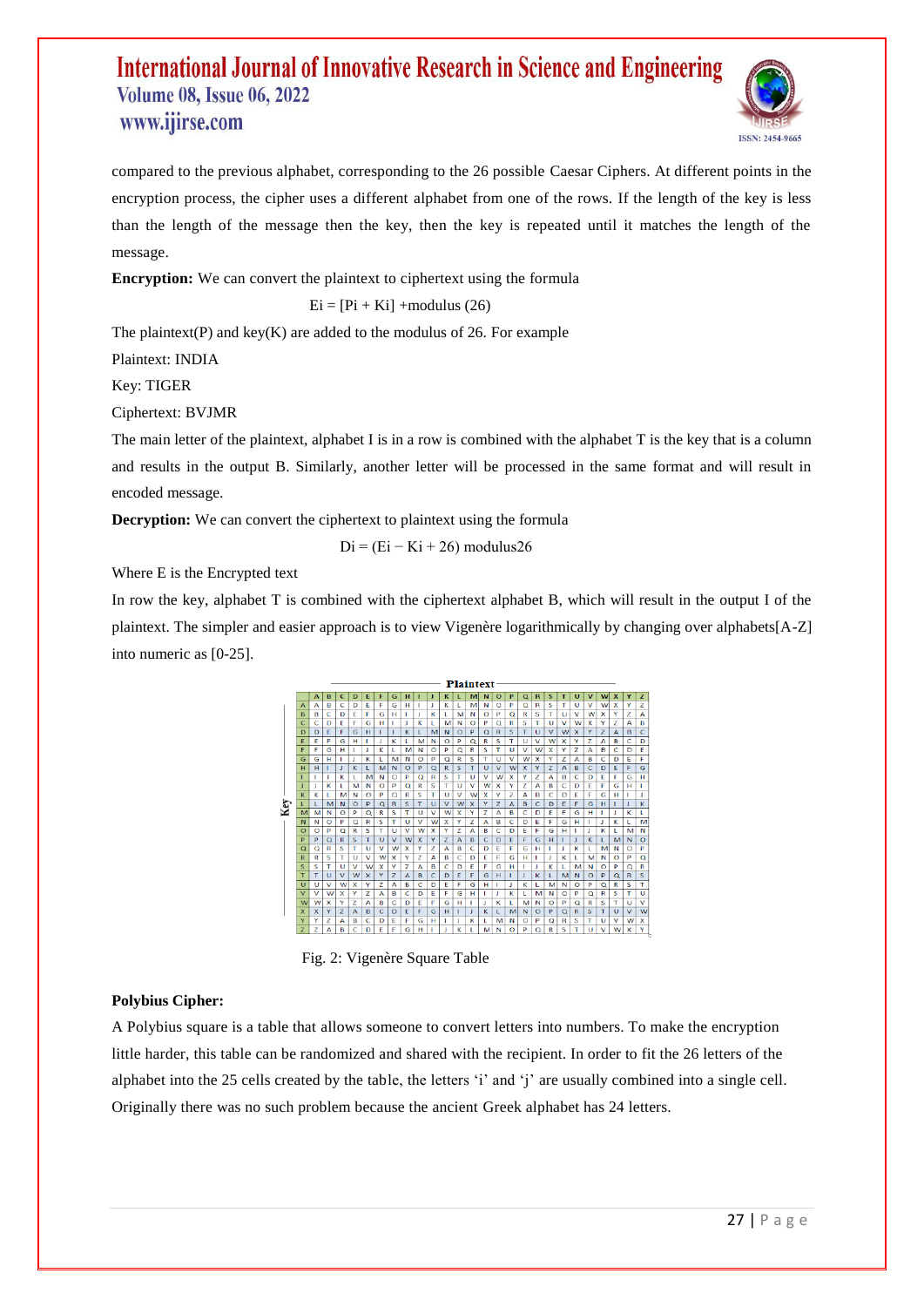

|                         | 1 | $\overline{\mathbf{2}}$ | 3 | 4    | 5 |
|-------------------------|---|-------------------------|---|------|---|
| 1                       | А | в                       | С | D    | Е |
| $\overline{\mathbf{2}}$ | F | G                       | н | I, J | к |
| 3                       | L | М                       | N | О    | P |
| 4                       | Q | R                       | s | т    | U |
| 5                       |   | w                       | x |      | z |



Example- ORDER

O is placed in row 3 and column 4 so output code is 34, R is placed in row 4 and column 2 so output code is 42 and soon. The resultant output for ORDER is 34 42 14 15 42.

To increase the security of the Polybius cipher we change the Polybius table using the key.

If the key is INTER, then we can change the Polybius square table to the below table

|                |   | $\mathfrak{D}$ | 2            |   | ς  |
|----------------|---|----------------|--------------|---|----|
|                |   | N              | T            | E | R  |
| $\overline{c}$ | Α | B              | $\mathsf{C}$ | D | F  |
| 2              | G | H              | K            |   | M  |
|                | ∩ | P              |              | S | ТI |
|                |   | W              | X            | Y | Ζ  |

Fig. 4: Polybius Square Using Key

Example- ORDER

O is placed in row 4 and column 1, R is placed in row 1 and column 5 and soon. The resultant output for ORDER after using the key is 41 15 24 14 15.

## **4. PROPOSED METHOD**

The method employs use of both Vigenère Cipher and Polybius Square Cipher in its encryption process. Message and the key are given to the Vigenère cipher and the cipher text is in return given to Polybius cipher. This process will reverse at the receiver side first the Polybius cipher is executed and then the Vigenère cipher. The modified hybrid of Polybius cipher and Vigenère cipher program software give outputs that show the difficulty of breaking the cipher text. The program written was used to encrypt a message and the result was analyzed by various methods of cryptanalysis. This is called Hybrid cryptography because it combines both Vigenère cipher and Polybius cipher.

As we combined both Vigenère cipher and Polybius cipher the security of the system is increased and it is safe from the attacks.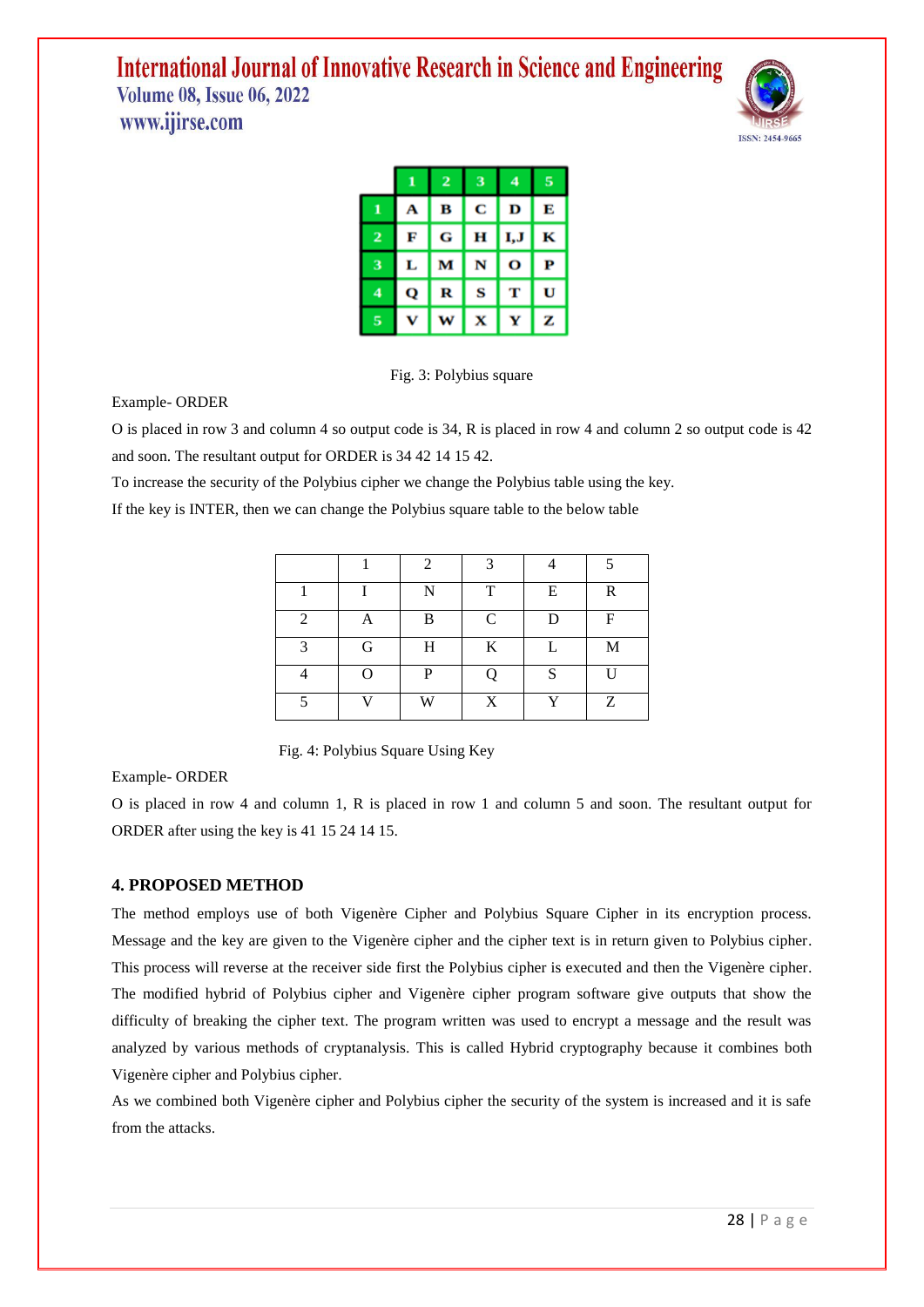



Fig. 5: Flowchart of hybrid algorithm

## **5. METHODS OR TECHNIQUES USED**

## **Programming language used: Python**

Python is a [high-level,](https://en.wikipedia.org/wiki/High-level_programming_language) [interpreted,](https://en.wikipedia.org/wiki/Interpreter_(computing)) [general-purpose programming language.](https://en.wikipedia.org/wiki/General-purpose_programming_language) Python has a simple syntax similar to the English language. Python is dynamically typed and garbage collected. Python has syntax that allows developers to write programs with fewer lines than some other programming languages. Python runs on an interpreter system, meaning that code can be executed as soon as it is written. we use the python version Python 3.

## **6. RESULT**

**A. Encryption:** Phase 1 (Vigenère Cipher) MESSAGE – CAPITAL KEY- STATE VIGENERE CIPHER OUTPUT- U T P B X S E Phase 2 (Polybius Cipher) TEXT- U T P B X S E POLYBIUS OUTPUT- 51 12 43 20 54 11 14 **B. Decryption:** Phase 1 (Polybius Cipher) MESSAGE- 51 12 43 20 54 11 14 OUTPUT- U T P B X S E

Phase 2 (Vigenère Cipher)

TEXT- U T P B X S E

KEY- STATE

## VIGENERE OUTPUT- CAPITAL

The modified hybrid of Polybius cipher and Vigenère cipher program software give outputs that show the difficulty of breaking the cipher text. The program written was used to encrypt a message and the result was analyzed by various methods of cryptanalysis.

### **7. ADVANTAGES OF PROPOSED SYSTEM**

1. As we combine both the Vigenère cipher and Polybius cipher the security of the message is increased, hacking also become difficult.